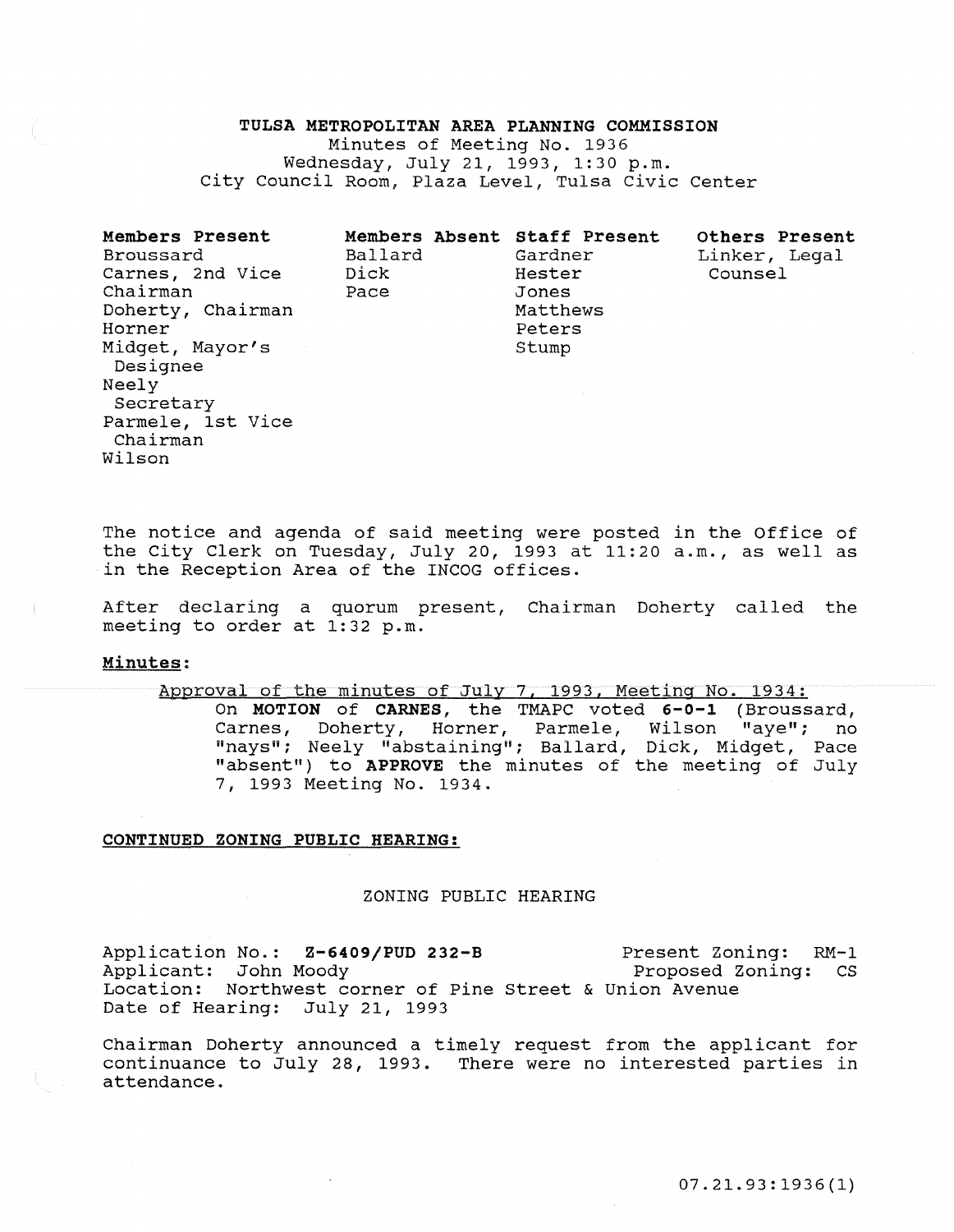## **TMAPC Action; members present:**

On **MOTION of PARMELE,** the TMAPC voted **7-0-0** (Broussard, Carnes, Doherty, Horner, Neely, Parmele, Wilson "aye no "nays"; no "abstentions"; Ballard, Dick, Midget, Pace, "absent") to **CONTINUE** Z-6409 and PUD 232-B to July 28, 1993.

\* \* \* \* \* \* \* \* \* \* \* \*

### **SUBDIVISIONS:**

PRELIMINARY PLAT:

**EAGLE RIDGE (690, 790) (PD-23) (County)**  West 11th Street & Coyote Trail

Staff Recommendation This plat was reviewed and approved as a sketch plat by the TAC on April 22, 1993.

The Staff presented the plat with Jim Coleman present as the applicant at the TAC meeting.

Staff advised that Mr. Ken Hill, with the city of Sand Springs, telephoned and requested two additional conditions to the plat which are:

- 1. Show a minimum of 15' easement outside the right-of-way of Coyote Trail.
- 2. Provide a provision in the restrictive covenants for underground utility service.

Terry Silva informed the Committee that the applicant has complied with percolation test and core test requirements.

On MOTION of RAINS, the Technical Advisory Committee voted unanimously to recommend APPROVAL of the PRELIMINARY plat of EAGLE RIDGE, subject to the following conditions:

- 1. Show a minimum of 15' utility easement outside the right-ofway of Coyote Trail.
- 2. Provide a provision in the restrictive covenants for underground utility service.
- 3. Utility easements shall meet the approval of the utilities. Coordinate with Subsurface Committee if underground plant is planned. Show additional easements as required. Existing easements should be tied to or related to property lines and/or lot lines.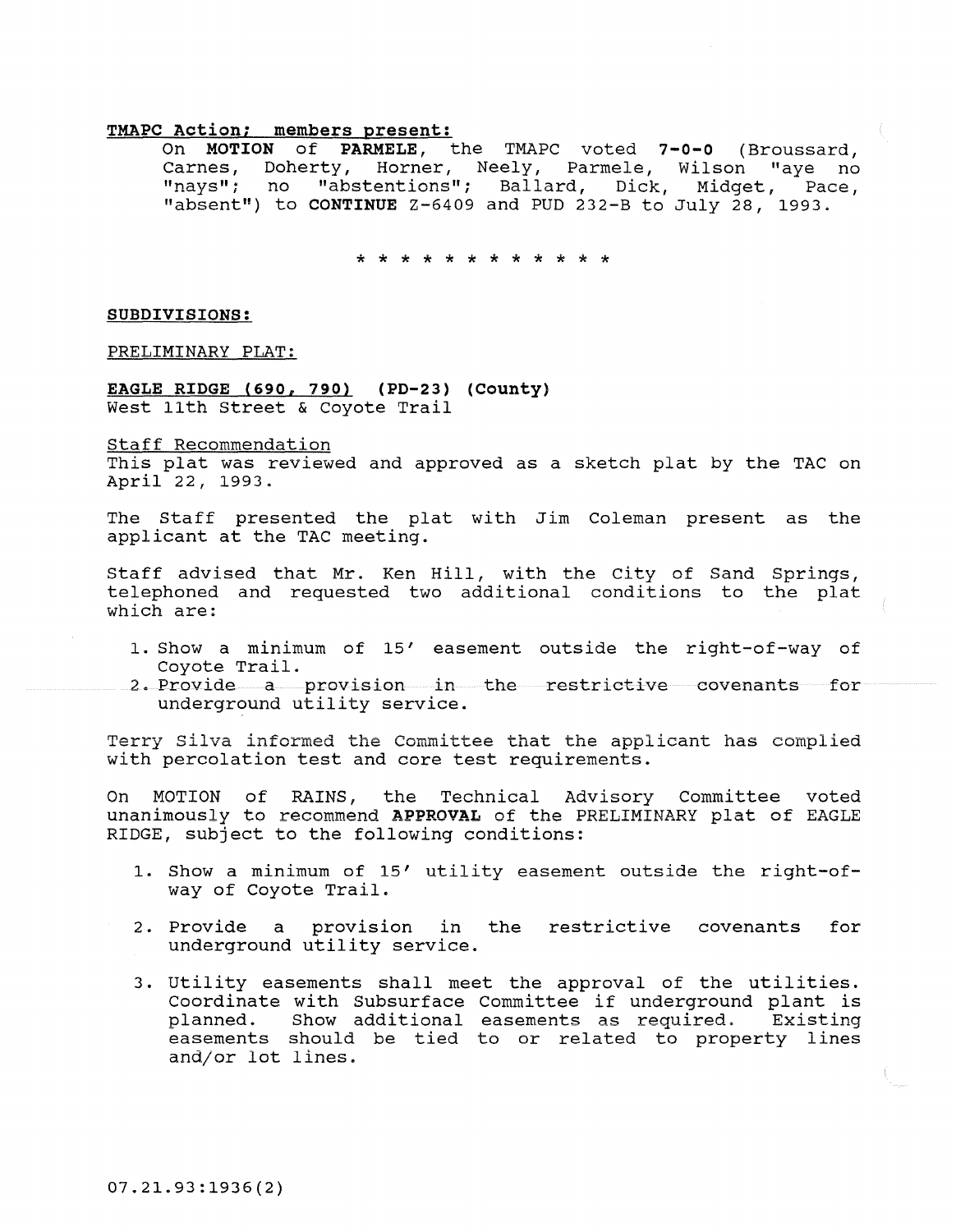- 4. Water plans shall be approved by the Department of Public Works (Water and Sewer) prior to release of final plat. Include language for Water and Sewer facilities in covenants.
- 5. Pavement or landscape repair within restricted water line, sewer line, or utility easements as a result of water or sewer line or other utility repairs due to breaks and failures, shall be borne by the owners(s) of the lot(s).
- 6. Paving and/or drainage plans shall be approved by the County Engineer, including storm drainage and detention design (and other permits where applicable), subject to criteria approved by the County Commission.
- 7. Limits of Access or (LNA) as applicable shall be shown on the plat as approved by the County Engineer. Include applicable language in covenants.
- 8. It is recommended that the developer coordinate with the county Engineer during the early stages of street construction concerning the ordering, purchase, and installation of street<br>marker signs. (Advisory, not a condition for release of (Advisory, not a condition for release of plat.)
- 9. Street lighting in this Subdivision shall be subject to the approval of the County Engineer and adopted policies as specified in Appendix C of the Subdivision Regulations.
- 10. It is recommended that the applicant and/or his engineer or developer coordinate with the Tulsa City-County Health Department for solid waste disposal, particularly during the construction phase and/or clearing of the project. Burning of solid waste is prohibited.
- 11. The method of sewage disposal and plans therefore shall be approved by the City-County Health Department. Easements identifying the septic field locations for each lot should be shown on the face of the plat.
- 12. Show additional 30' utility easement along the frontage portions of the lots which abut West 11th Street and Coyote Trail. (Indian Electric).
- 13. A Corporation Commission letter (or Certificate of 13. A Corporation Commission letter (or Certificate of Nondevelopment) shall be submitted concerning any oil and/or gas wells before plat is released. A building line shall be shown on plat on any wells not officially plugged.
- 14. A "Letter of Assurance" regarding installation of improvements shall be submitted prior to release of final plat, including documents required under Section 3. 6-5 of Subdivision Regulations.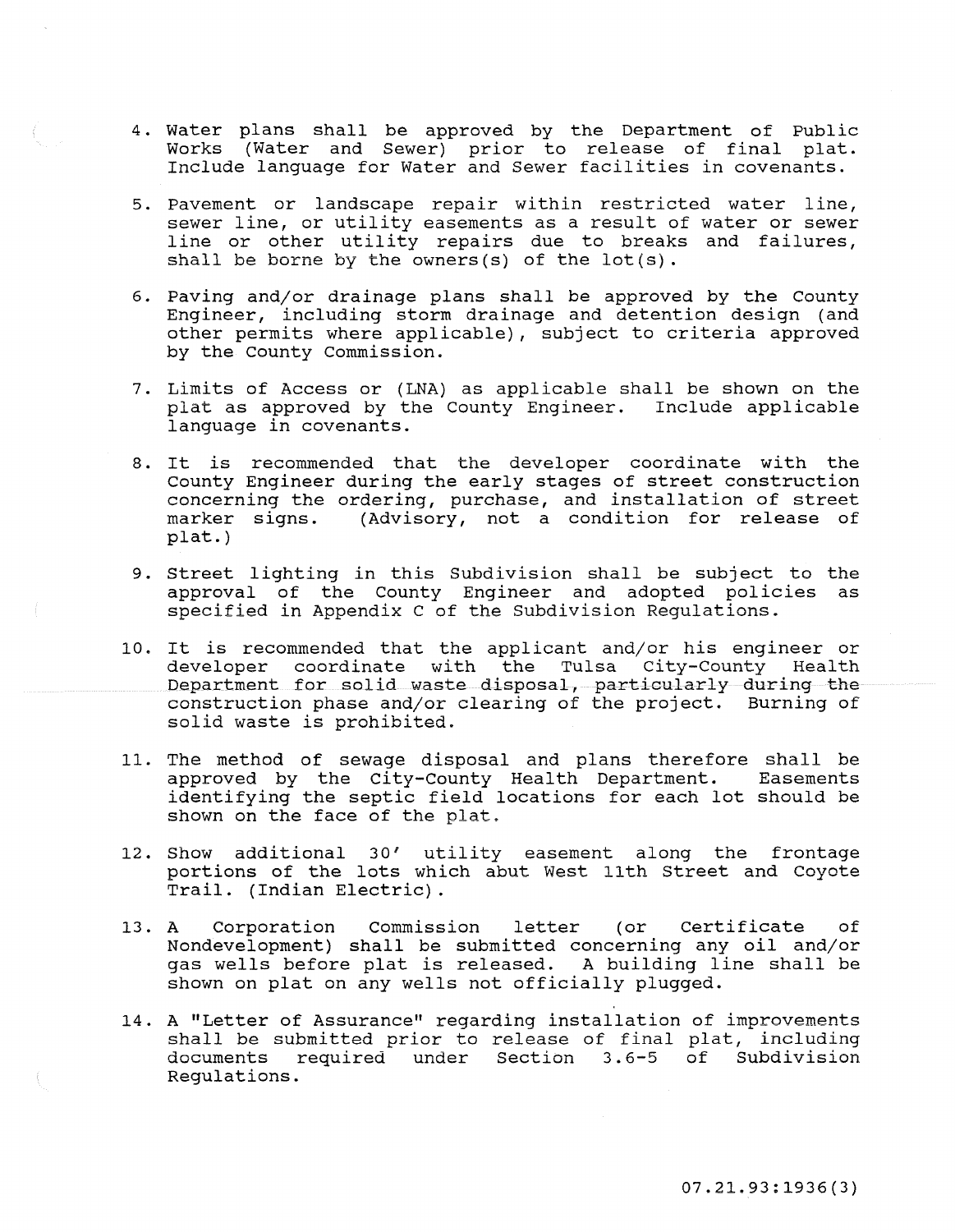15. All Subdivision Regulations shall be met prior to release of final plat.

For information purposes, Mr. Coleman informed the TAC Committee that Lots 1 and 2, Block 3 would be combined into one lot because of the percolation test results.

# TMAPC Action; 7 members present:

On MOTION of CARNES, the TMAPC voted 7-0-0 (Broussard, Carnes, Doherty, Horner, Neely, Parmele, Wilson "aye no "nays"; no "abstentions"; Ballard, Dick, Midget, Pace, "absent") to APPROVE the Preliminary Plat of Eagle Ridge subject to conditions as recommended by Staff.

\* \* \* \* \* \* \* \* \* \* \* \*

# FINAL APPROVAL AND RELEASE:

Southern Woods Estates 2783) (PD-26) (CD-8) East of 111th Street South and South Yale Avenue

Staff Comments

<u>bearr commence</u><br>Mr. Jones advised that all releases have been received and Staff was recommending approval subject to approval by the Legal Department.

### TMAPC Action; members present:

On MOTION of PARMELE, the TMAPC voted 7-0-0 (Broussard, Carnes, Doherty, Horner, Neely, Parmele, Wilson "aye no "navs"; no "abstentions"; Ballard, Dick, Midget, Pace, "absent") to APPROVE the Final Plat of Southern Woods Estates and RELEASE same as having met all conditions of approval as recommended by Staff and subject to approval by the Legal Department.

\* \* \* \* \* \* \* \* \* \* \* \*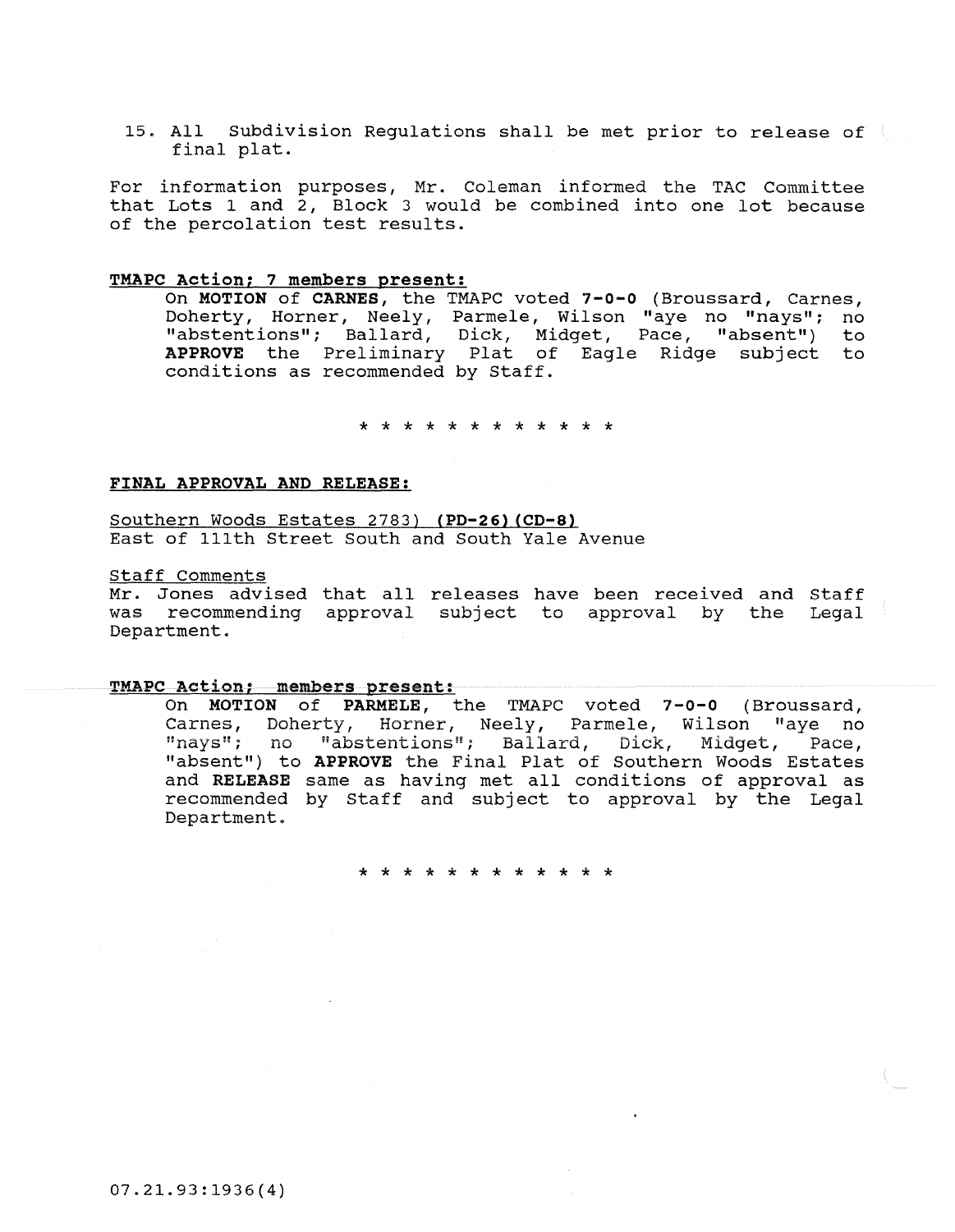# **WAIVER REQUEST: SECTION 260**

### **Z-5306 OPPORTUNITY HEIGHTS (3392) (PD-8) (County)**

Northeast corner of West 55th Place & South 45th West Avenue (IL)

This is a request to waive a plat on Lots 18-21 incl. Block 4, of the above-named plat. Applicant proposes to erect a 60' x 100' building on the tract as per tentative plot plan submitted. Since it is already platted and similar applications to waive plat have been approved in this area, it is recommended that the request be approved, subject to the following:

- 1. Grading and/or drainage plans to be approved by County Engineering in the Building Permit process.
- 2. Utility extensions and/or easements as needed.

Note: The tract to the north of this application is still zoned RS so there is a 75' setback and a fencing requirement along the north line. Board of Adjustment approval would be required to place the building as shown on the plot plan. (This is not a condition of approval of the plat waiver, but must be done prior to obtaining a building permit.)

The application was presented by Mr. W.P. Smith at the TAC meeting who informed the Committee that at this time there was no tenant for the building.

Mr. Fields suggested that a sewer main extension to the property might be advisable due to repair problems with a service line under the street.

On MOTION of SILVA, the Technical Advisory Committee voted **unanimously to recommend APPROVAL of the**  plat waiver subject to the conditions outlined by staff.

#### **TMAPC Action; 8 members present:**

On **MOTION of PARMELE,** the TMAPC voted **8-0-0** (Broussard, Carnes, Doherty, Horner, Midget, Neely, Parmele, Wilson "aye no "nays"; no "abstentions"; Ballard, Dick, Pace, "absent") to **APPROVE** the Waiver of Z-5306 as recommended by Staff.

\* \* \* \* \* \* \* \* \* \* \* \*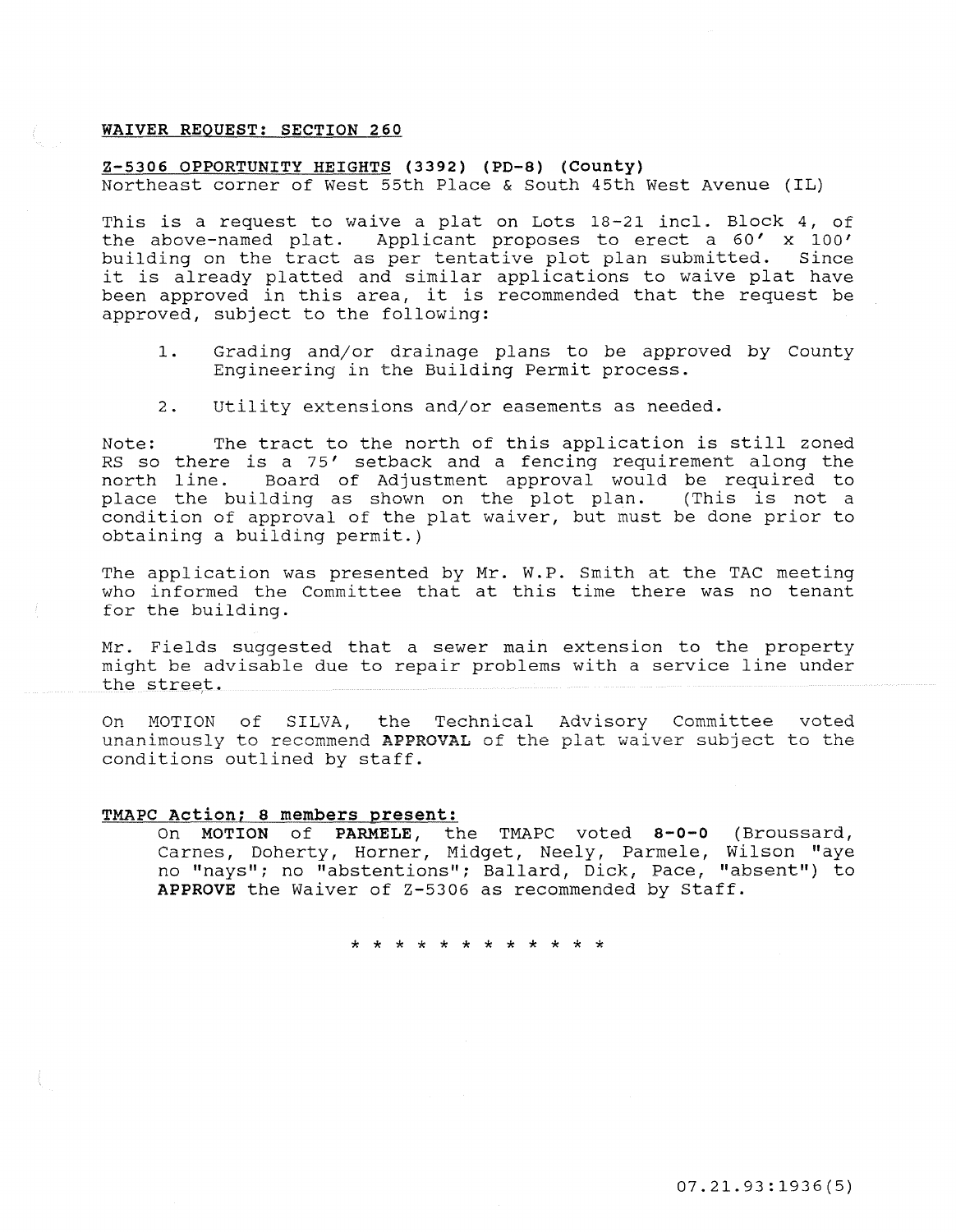### **WAIVER REQUEST: SECTION 213**

### **BOA-16272 (Unplatted) (703) (PD-25) (CD-1) (RS-3)**  Southwest corner of East 50th Street North & North Yorktown Place.

This is a request to waive the plat on a tract of land described as, north  $185'$  of the east  $165'$  of the W/2, SW/4, NE/4, SE/4 of Section 7-20-13, as a result of a Board of Adjustment action approving a day care center in an existing house to be remodeled. The plot plan submitted by the applicant incorporates the conditions of approval by the Board. Staff has a concern that the dedication of East 50th Street North and North Yorktown meet the Major Street and Highway Plan (25' on either side of centerline).

The following conditions may apply to any plat waiver:

- 1. Right-of-way dedication for East 50th Street North and North Yorktown meet the Major Street and Highway Plan<br>(MSHP). (Applicant should provide either book and page (Applicant should provide either book and page information showing present dedication meeting the Major Street and Highway Plan or dedicate the amount to meet the Plan.)
- 2. Grading and/or drainage plan approval of DPW through the permit process if any grading is proposed.

Mr. Fields advised the applicant that a 6" water line extension will be required for the entire width of the lot and that the applicant should contact either Clayton Edwards or Bob Carr with the Department of Public Works for additional information.

Mr. Penquite informed the applicant that a fire hydrant may be required on the extension based on the location of other hydrants in the area.

On MOTION of FIELDS, the Technical Advisory Committee voted unanimously to recommend **APPROVAL** of the PLAT WAIVER, subject to **the above conditions.** 

In regard to condition #1 concerning right-of-way, Mr. Jones advised that Staff is having difficulty determining the exact amount of right-of-way presently dedicated on both East 50th Street North and North Yorktown Place. He advised that the applicant is aware of the condition to prove that the appropriate right-of-way is in place, and if not dedicated to MSHP standards, the applicant must dedicate that amount of right-of-way to bring it up to standards. Mr. Jones informed that the applicant has agreed with this condition and is researching it along with Staff.

Chairman Doherty asked what triggers the right-of-way at this location.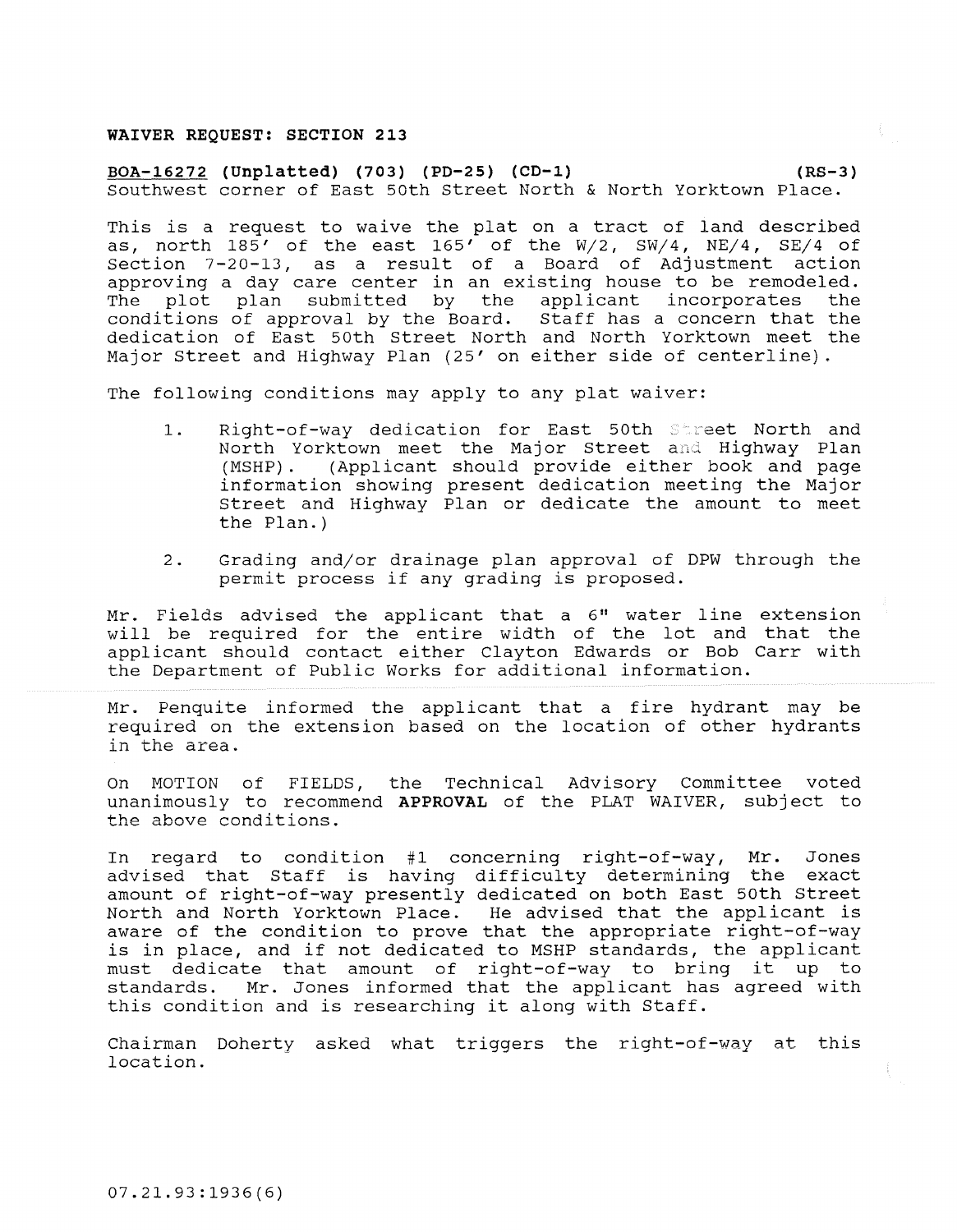Mr. Jones replied that there must be a minimum of 25' on each side of the right-of-way. He noted that Yorktown Place does not appear to have even 25' on the west side of centerline.

Chairman Doherty took issue with the reference to the MSHP since this street is not on the MSHP.

Mr. Jones explained that the City perceives 50' of total dedication is necessary to bring it up to a residential standards.

Mr. Midget made a motion to approve the waiver request as recommended by Staff, it was seconded by Mr. Neely.

Mr. Linker noted to ensure the minutes reflect that the right-of-<br>way requirement is not keved to the MSHP, but to minimum way requirement is not keyed to the MSHP, but to residential street standards as expressed by the City of Tulsa.

Mr. Jones answered questions from the Planning Commissioners as to why a 6" waterline extension is required.

There was discussion among the Planning Commissioners over the need for the extension, since it does not appear that any further development will occur.

Mr. Jones was instructed to further check this requirement since it appears the extension would serve no purpose.

Mr. Carnes requested that the motion delete this requirement.

Mr. Jones suggested that the Planning Commission continue this item until he can obtain a report from Public Works.

Mr. Midget then withdrew his motion and moved for continuance.

Chairman Doherty questioned whether this was necessary, since the Planning Commission has no control over what DPW does and is not in their jurisdiction.

Mr. Gardner advised that if there is any relief that can be granted; it is through Public Works.

#### TMAPC Action; 8 members present:

On MOTION of MIDGET, the TMAPC voted 7-l-0 (Broussard, Carnes, Horner, Midget, Neely, Parmele, Wilson "aye Doherty "nay"; no "abstentions"; Ballard, Dick, Pace, "absent") to CONTINUE the Waiver of Plat for BOA 16272 to July 28, 1993.

Mr. Parmele advised that the Planning Commission would like to know what Public Works is foreseeing to require a 6" extension and questioned the need to subject someone to the expense of a 200' 6" extension if there is no need for it.

\* \* \* \* \* \* \* \* \* \* \* \*

07. 21.93:1936 (7)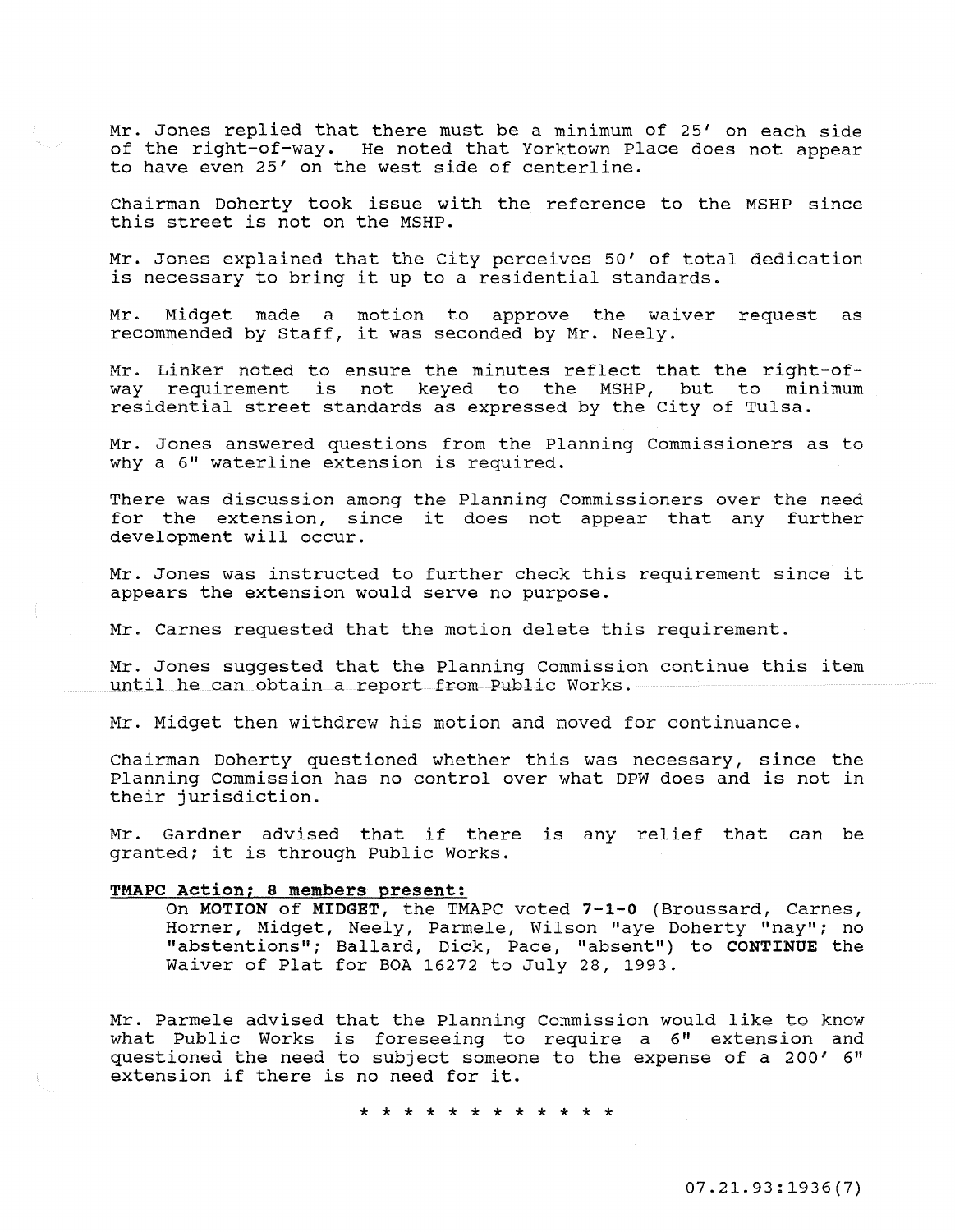LOT SPLITS FOR RATIFICATION OF PRIOR APPROVAL:

| L-17727 (1190) Russell (PD-23) (County)                                                      |             |
|----------------------------------------------------------------------------------------------|-------------|
| Old Highway 51, west of 193rd W. Ave.                                                        | AG          |
| L-17735 (993) Puryear (PD-4) (CD-4)                                                          |             |
| 3803 E. 11th Place                                                                           | $RS-3$      |
| $L-17738$ (382) West Highlands (PD-8) (CD-2)                                                 |             |
| West 62nd St. at S. Xenophon Ave.                                                            | $RS-3$      |
| $L-17742$ (2502) TDA (PD-2)(CD-1)                                                            |             |
| 1622 N. Greenwood Avenue                                                                     | $RM-1$      |
| $L-17743$ (784) Grant (PD-18) (CD-7)                                                         |             |
| South 99th E. Ave south of 71st Street                                                       | $CO$ , $OM$ |
| L-17744 (2883) McMains (PD-26) (CD-8)                                                        |             |
| 3737 E. 105th Street                                                                         | $RS-1$      |
| L-17745 (2283) Hunters Glen Assoc. (PD-18) (CD-8)<br>South of 91st St. South and Yale Avenue | <b>CS</b>   |
| L-17746 (1123) Dosset (PD-14) (County)                                                       |             |
| 7905 E. 166th St. North                                                                      | AG          |
| $L-17747$ (2693) Bryan (PD-18) (CD-7)                                                        |             |
| 4400 block S. 70th E. Avenue                                                                 | <b>IL</b>   |
| $L-17748$ (202) Cincinnati (PD-24) (County)                                                  |             |
| 123 E. 59th St. North                                                                        | <b>RS</b>   |
| L-17750 (3482) Pittman (PD-22) (County)                                                      |             |
| 11192 S. 26th W. Avenue                                                                      | AG          |
| $L-17751$ (2602) TDA (PD-2)(CD-1)                                                            |             |
| 1507 N. Boston Avenue                                                                        | OL.         |
| L-17752 (2992) Ficklin (PD-9) (County) 5902 W. 41st St.                                      | <b>RS</b>   |

# Staff Recommendation

Mr. Jones stated that Staff has found the above-listed lot-splits to be in conformance with the lot-split requirements.

# TMAPC Action; 8 members present:

On MOTION of PARMELE, the TMAPC voted 8-0-0 (Broussard, Carnes, Doherty, Horner, Midget, Neely, Parmele, Wilson "aye no "nays"; no "abstentions"; Ballard, Dick, Pace, "absent") to RATIFY the above-listed lot-splits having received prior approval.

\* \* \* \* \* \* \* \* \* \* \* \*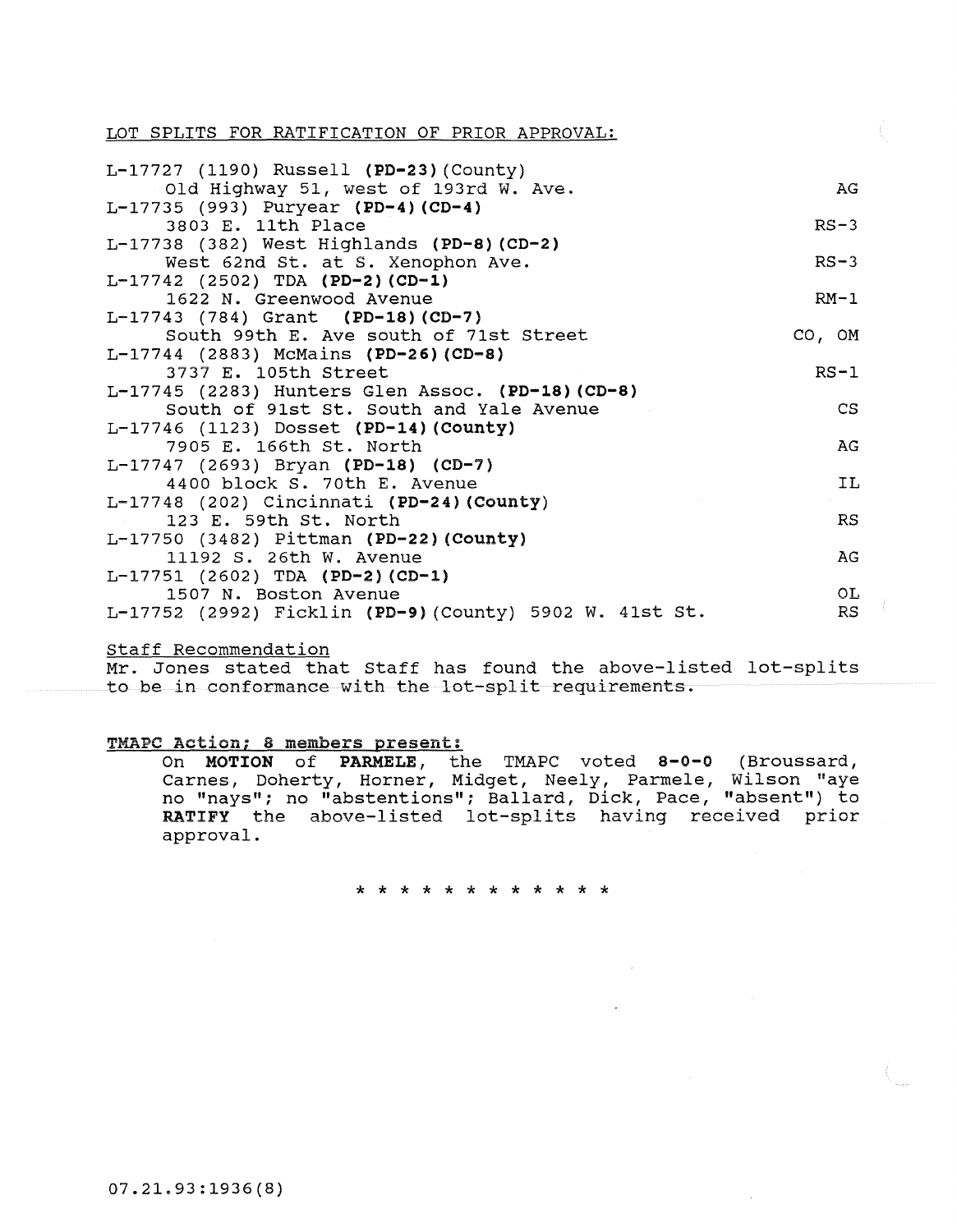PUD 489 Revised Detail Site Plan for Lot 2, Block 1, north and east of the northeast corner of 71st Street South & Mingo Road.

The applicant is revising part of Lot 2 to show the final configuration of the Discovery Zone establishment and related parking. staff finds the revisions to be in accordance with the **PUD conditions and recommends APPROVAL.** 

### TMAPC Action; 8 members present:

On MOTION of PARMELE, the TMAPC voted 8-0-0 (Broussard, Carnes, Doherty, Horner, Midget, Neely, Parmele, Wilson "aye no "nays"; no "abstentions"; Ballard, Dick, Pace "absent") to APPROVE the Revised Detail Site Plan for Lot 2, Block 1 as recommended by Staff.

\* \* \* \* \* \* \* \* \* \* \* \*

PUD 327-A-1 Minor Amendment - East of the northeast corner of 81st Street South and 77th East Avenue.

The applicant is requesting that the sign requirements be amended in PUD 327-A to permit a 16 sq ft ground sign rather than the permitted 32 sq ft wall sign. Staff can support changing the PUD sign conditions to read as follows:

Sign: One sign per lot is permitted. If that sign is a wall sign it shall not exceed 32 sq ft of display surface area and shall only be allowed on a south facing wall. that sign is a ground sign it shall not exceed 16 sq ft in display surface area nor  $2\frac{1}{2}$ ' in height. There must be at least 100' of separation between ground signs and no ground sign shall be permitted within 65' of the west boundary of the PUD.

Staff recommends APPROVAL of the revised sign requirements shown above.

### \*\*\*\*\*\*\*\*\*\*

## Detail Sign Plan

If TMAPC approved PUD 327-A-1, then Staff recommends APPROVAL of the detail sign plan for a 2' by 8' ground sign for a dentist's office on the west lot of PUD 327-A.

Bob Mongrain, applicant, was present.